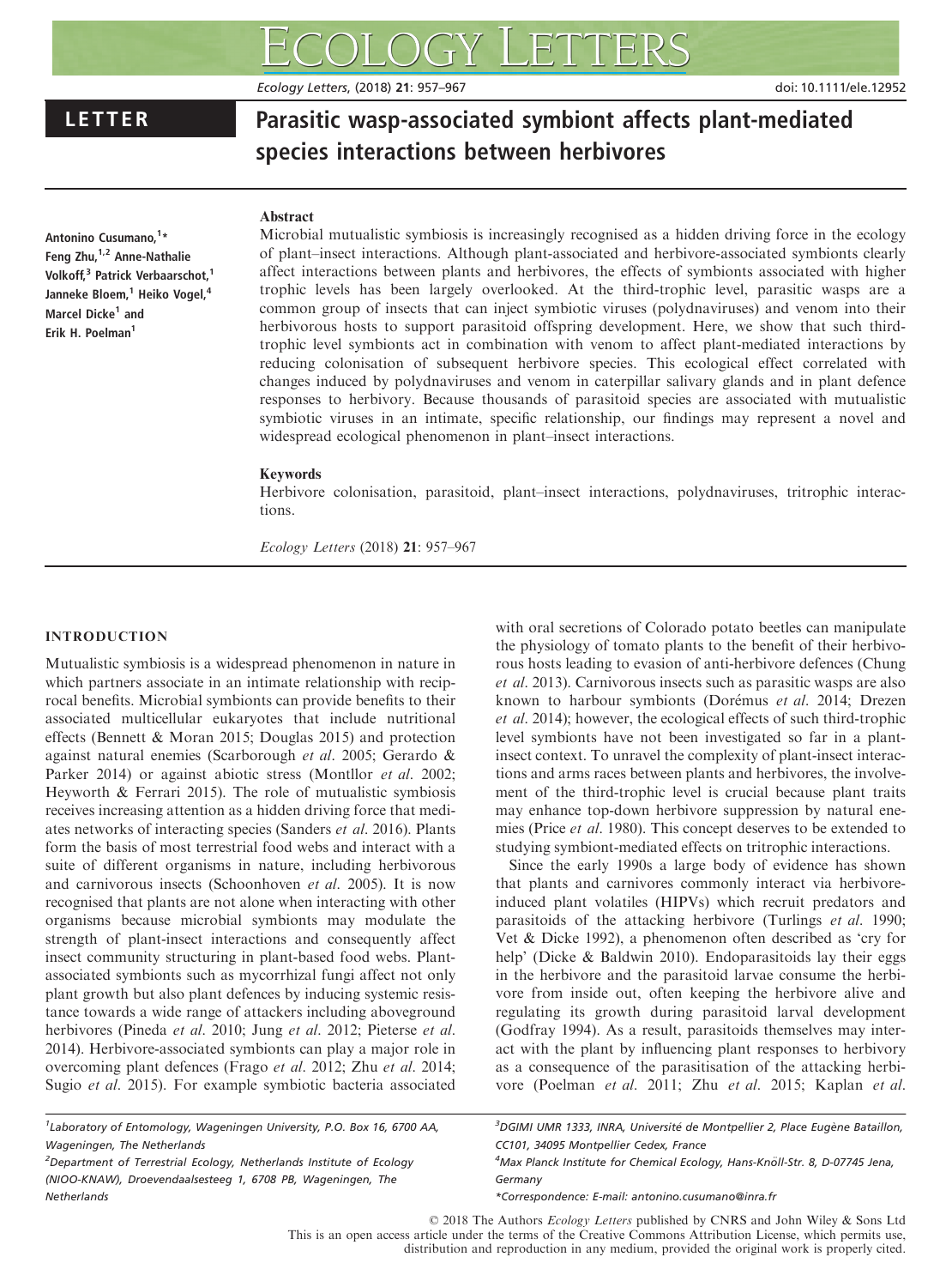2016; Ode et al. 2016). Parasitoid-mediated induction of plant responses has been shown to change the plant's phenotype with consequences for plant-mediated interactions between early (Pieris brassicae) and subsequent (Plutella xylostella) herbivore colonisers: for example the moth P. xylostella prefers to oviposit on cabbage plants previously infested with unparasitised P. brassicae caterpillars compared to plants infested with caterpillars parasitised by Cotesia glomerata (Poelman et al. 2011). Such parasitoid-mediated induction of plant responses occurs via phenotypic changes in the herbivore's oral secretions (regurgitant and/or saliva) which are known to play a key role in inducing plant defence responses (Poelman et al. 2011; Shikano et al. 2017); indeed, many elicitors that plants use to counteract herbivore attack have been identified in the oral secretions of caterpillars that come in contact with plant tissues during herbivore feeding (Alborn et al. 1997; Mattiacci et al. 1995; Bonaventure et al. 2011, Bonaventure 2012; Rivera-Vega et al. 2017).

The effect of parasitisation of herbivores on plant responses has been assumed to be triggered by the parasitic wasp larvae feeding within the herbivore's body (Poelman et al. 2011). However, thousands of parasitoid species injectspecific symbiotic viruses (polydnaviruses = PDVs) into their hosts that manipulate herbivore physiology and immune responses (Pennacchio & Strand 2006; Strand & Burke 2013; Dorémus et al. 2014; Chevignon et al. 2015). PDVs are unique insect viruses as they can only replicate in the calyx region of the wasp's ovary. Subsequently, viral particles are injected into the host caterpillar during parasitism events, to prevent encapsulation of parasitoid eggs by suppressing the caterpillar's immune response (Edson et al. 1981; Shelby & Webb 1999; Strand et al. 2006; Webb et al. 2006; Lu et al. 2010; Burke & Strand 2014). The effect of symbiotic wasp viruses on the ecology of plant–insect interactions has not been investigated (Shikano et al. 2017). During oviposition, parasitoids also inject venoms which may synergise the effects of PDVs (Asgari & Rivers 2011; Asgari 2012) and can be required for the expression of PDV genes in the caterpillar (Zhang et al. 2004).

Here, we experimentally manipulated the phenotype of herbivores feeding on brassicaceous plants. We isolated parasitoid eggs, venom and calyx fluid (containing PDV particles) from the gregarious parasitoid Cotesia glomerata (Fig. S1) and injected these parasitoid-derived components into secondinstar P. brassicae caterpillars subsequently feeding on wild Brassica oleracea plants. We discovered that in the event of parasitism, viral symbionts and venom, but not the parasitoid offspring, influence oviposition preference of P. xylostella moths, which often colonise brassicaeous plants after pierid butterflies in the field. We further demonstrate that surgical removal of P. brassicae salivary glands knocks down plantmediated species interactions between parasitised caterpillars and P. xylostella. We show that these ecological effects of viral symbionts and venom correlate with changes in gene transcript levels in the caterpillar's salivary glands and in plant defence responses to herbivory. Overall, these results elucidate a new ecological role of third-trophic level symbionts in plant–insect interactions, highlighting a fascinating complexity within terrestrial networks of interacting species.

#### MATERIALS AND METHODS

#### Plants and insects

Seeds of the wild Brassica oleracea population 'Kimmeridge' (Dorset, UK, 50°360N, 2°070W) were grown in a glasshouse compartment (22  $\pm$  3°C, 50–70% relative humidity and 16:8 h L:D photoperiod). Five-week-old plants were used in the experiments. The herbivores (P. brassicae and P. xylostella) and parasitoids (C. glomerata) were originally collected from field sites near Wageningen University, the Netherlands, and reared on cabbage plants (B. oleracea var gemmifera cv. Cyrus) in glasshouse compartments  $(22 \pm 1^{\circ}C, 50-70^{\circ})$  relative humidity and 16:8 h L:D photoperiod).

# Isolation of polydnavirus particles (PDVs), venom and parasitoid eggs

Calyx fluid (containing the PDV particles) and venom were extracted from C. glomerata wasps anaesthetised on ice and dissected in phosphate-buffered saline (PBS) under a light microscope. The venom apparatus (gland and reservoir) and the ovaries were collected separately and pooled in  $250 \mu L$ PCR tubes. The volume was adjusted with PBS to reach the desired concentration in wasp equivalents (w.e.) as described in Dorémus et al. 2013 (e.g. venom apparatus from 30 wasps pooled in 30  $\mu$ L of PBS for injection of 100 nL containing 0.1 w.e./caterpillar). A concentration of 0.1 w.e. was selected considering that after 10 parasitism events depletion of the parasitoids' egg load can occur (Zhu et al. 2015), and we assumed that 1/10 of calyx fluid and venom is injected along with the eggs during a parasitism bout. Venom gland and calyx were disrupted by several passages through a  $20 \mu L$  micropipette cone. Tubes containing the extracts were centrifuged for 5 min at 2800 G (venom) or for 1 min at 28 G (calyx fluid) and then supernatants containing the venom or calyx extracts were stored on ice until injections into second-instar P. brassicae caterpillars (as described below). It has been shown that purification of the virus by centrifugation has similar effects on caterpillar physiology as other purification techniques such as filtration or using a gradient (Beckage et al. 1994). Presence of PDV particles in calyx extracts was confirmed under an electron microscope Zeiss EM10CR at 80 kV. For injections with a mixture of venom and calyx fluid, equal volumes of the two extracts were mixed before injection experiments. To isolate mature parasitoid eggs and to minimise contamination with PDV particles, second-instar P. brassicae caterpillars were parasitised by C. glomerata and rapidly dissected in PBS to recover eggs. The eggs were suspended in  $30 \mu L$  of PBS in a  $250 \mu L$  PCR tube, pelleted gently (5 s at 112 G) and washed three times using  $30 \mu L$  of PBS.

#### Microinjections in caterpillars

Phosphate-buffered saline solutions with components retrieved from parasitic wasps were injected into L2 P. brassicae caterpillars anaesthetised with  $CO<sub>2</sub>$  using the NanojectII Auto-Nanoliter Injector (Drummond). In all experiments, 0.1 wasp equivalent of venom, calyx fluid or a mixture of venom and calyx fluid (with or without eggs) dissolved in 100 nL were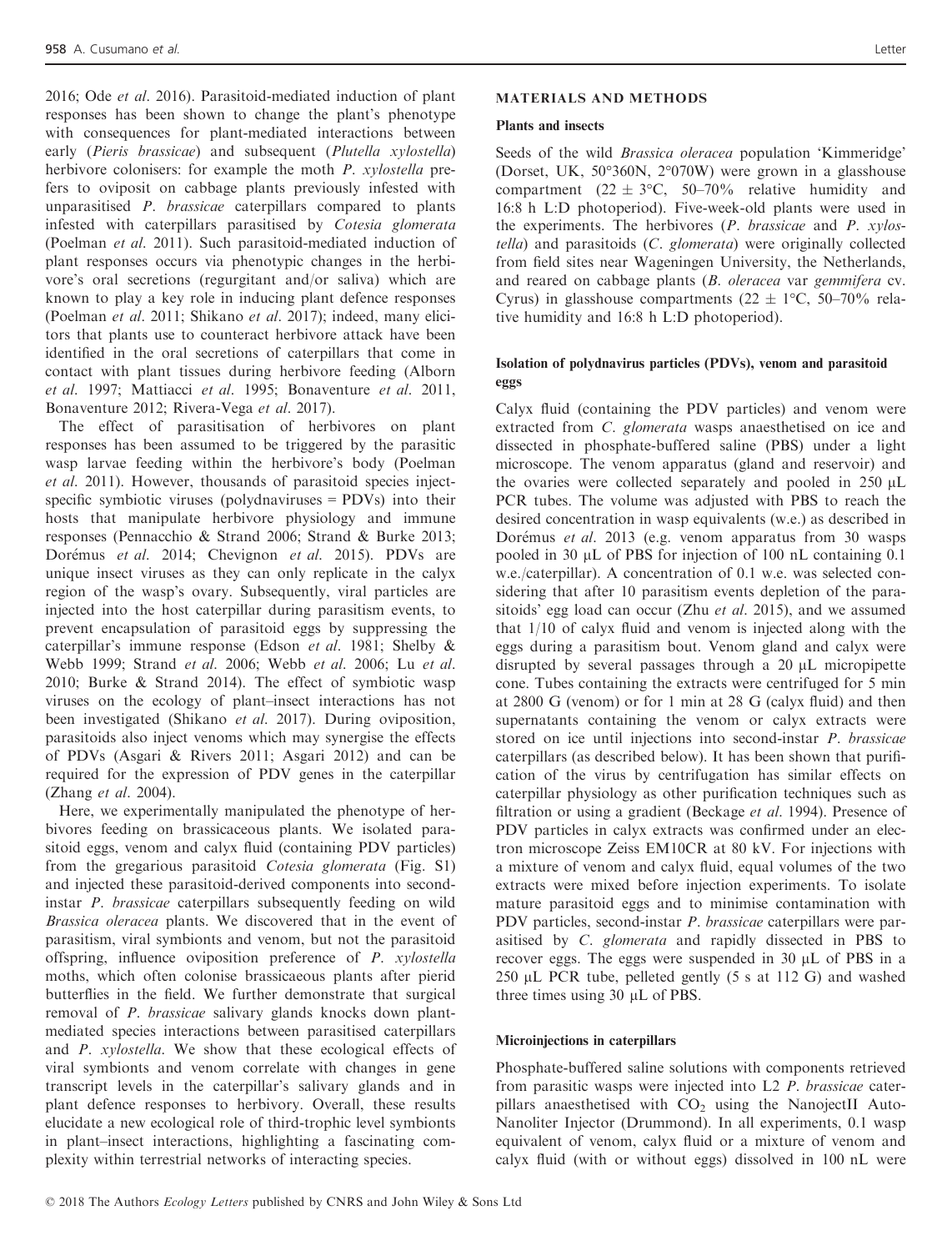injected. Eggs were injected as aliquots of PBS containing approximately 20–40 eggs per 100 nL. We prepared seven different caterpillar treatments to test the effect of each of three component of parasitism individually (eggs, PDVs, venom) and their combined effects in a full factorial design: (1) calyx fluid (containing PDVs); (2) venom; (3) eggs; (4) calyx fluid+ venom; (5) calyx fluid + eggs; (6) venom + eggs; (7) calyx fluid + venom + eggs. The last treatment mimics a natural parasitism event. Two additional treatments were used as controls to test whether the microinjection treatment per se affected the interaction of the caterpillars with the food plant: (8) unparasitised caterpillars injected with 100 nL of PBS (negative control) and (9) C. glomerata parasitised caterpillars injected with 100 nL of PBS (positive control). After microinjections, the caterpillars that recovered within 2 h were transferred to wild B. oleracea plants.

To investigate the effect of parasitoid offspring itself (alone or in combination with PDVs and venom), all nine caterpillar treatments were used in herbivore oviposition preference bioassays (see below). To test if symbiotic wasp viruses (alone or in combination with venom) induce phenotypic changes that mimic parasitised herbivores in a plant-insect perspective, treatments 1, 2, 4, 8 and 9 were used in caterpillar- and plantgene transcriptional analyses (see below).

#### Herbivore oviposition preference

#### Response induced by injected caterpillars

To investigate if PDVs, parasitoid offspring and venom affect subsequent herbivore colonisation, we performed two-choice oviposition preference experiments in which female diamondback moths (P. xylostella) were tested for their preferences for B. oleracea plants previously induced by P. brassicae caterpillars injected with PDVs, venom or eggs over control plants (i.e. induced by PBS-injected caterpillars). We followed the methodology described by Poelman et al. (2011) in which each plant was infested with two L2 caterpillars that were allowed to feed for 7–10 days after injection treatments. This time window was sufficient to allow parasitoid egg eclosion and development of larvae within the caterpillars (Sato 1980). Furthermore, the time window we chose for induction is relevant from an ecological perspective as P. xylostella commonly colonises brassicaceous plants after P. brassicae in The Netherlands (Poelman *et al.* 2010). On the morning of the experiment, we detached the leaves from the plant, placed them in glass vials containing tap water and matched them with a similar-sized leaf of the control treatment. The pair of leaves was placed in a plastic cylinder (diameter 13 cm, height 22 cm) in which a male and female moth were released. The females were allowed to oviposit overnight, and the number of eggs on each leaf was counted the next morning. For each pairwise combination we tested 31–41 replicates.

# Response induced by ablated caterpillars

To investigate the effect of caterpillar saliva on plant-mediated oviposition preference by diamondback moths, we first surgically removed salivary glands as described by Musser et al. (2006) (see Appendix S1) from unparasitised P. brassicae caterpillars (PB) and Cotesia glomerata-parasitised caterpillars

(CG-PB). We then induced wild B. oleracea plants for 24 h with two fifth-instar caterpillars treated as follows: (1) P. brassicae caterpillars with intact labial salivary glands (PB-S+); (2) P. brassicae caterpillars with ablated labial salivary glands (PB-S-); (3) C. glomerata-parasitised P. brassicae caterpillars with intact labial salivary glands (PB-CG-S+); (4) C. glomerata-parasitised P. brassicae caterpillars with ablated labial salivary glands (PB-CG-S-); or (5) plants were left untreated serving as the undamaged control (UD). After induction, we tested the subsequent response of diamondback moths in terms of oviposition preferences. In particular, we asked whether the moth is able to discriminate between: (1) plants induced by unparasitised caterpillars and plants induced by parasitised caterpillars with salivary glands ablated (PB-S- vs PB-CG-S-); (2) plants induced by mock-treated caterpillars or caterpillars with labial salivary glands removed (PB-S+ vs PB-S-; and PB-CG-S+ vs PB-CG-S-); (3) undamaged control plants and plants damaged by ablated unparasitised (UD vs PB-S-) or parasitised (UD vs PB-CG-S-) caterpillars. For each pairwise combination we tested 59–73 replicates.

# Leaf damage assessment

To analyse whether oviposition preference by diamondback moths correlated with the amount of leaf damage inflicted by caterpillars in the different plant treatments, we quantified the amount of damage on each leaf that had been used in the oviposition experiments. The leaves were taped onto a white paper sheet and scanned with a RICOH Scanjet MPC4503. The scans were analysed for the size of damaged leaf surface by counting the number of pixels making up the damaged area using Adobe Photoshop-CC 2015.1.2. The number of pixels was converted into  $cm<sup>2</sup>$  by comparison with the number of pixels that make up a reference  $1$ -cm<sup>2</sup> square. For each of the different treatments, we then used linear regression models to test the effect of the fixed factor 'leaf area damage' on the response variable 'number of eggs laid'.

# Labial salivary gland collection, RNA extraction and real-time qPCR

To investigate whether infection with polydnaviruses (PDVs) (alone or in combination with venom), affects transcriptional responses in the herbivore's salivary glands, we quantified relative transcript levels in the salivary glands of genes encoding for glucose dehydrogenase (GDH) and  $\beta$ -glucosidase precursors (BGPs). We targeted GDH, whose encoded product is a member of the superfamily of glucose-methanol-choline oxidoreductases (GMCs) that include enzymes known to suppress plant defences such as the related glucose oxidase (GOX) (Musser *et al.* 2002). We also targeted  $BGPs$  as their final product,  $\beta$ -glucosidase, is an elicitor of plant responses in brassicaceous plants (Mattiacci et al. 1995).

Labial salivary glands, collected from differentially treated caterpillars 7–10 days after injection when the herbivore had reached the fifth-larval instar, were immediately placed into an RNase-free 2.2-mL microfuge tube. Each pair of glands was used as one biological replicate (10–12 replicates were carried out for each treatment). These samples were immediately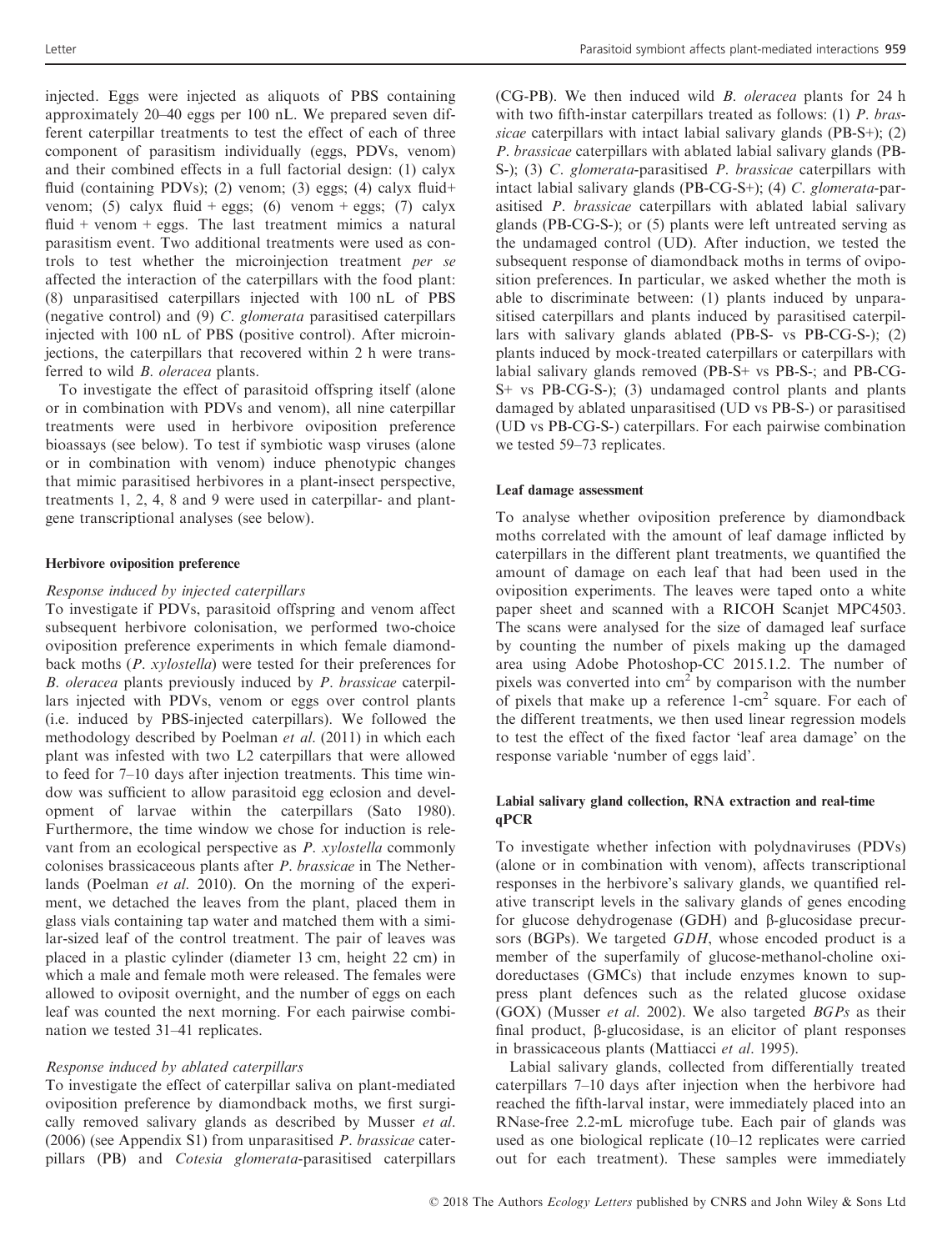frozen in liquid nitrogen and stored at  $-80^{\circ}$ C for RNA isolation. RNA was isolated using the RNeasy kit from Qiagen according to the manufacturer's instructions. 2 ug of total RNA was reverse-transcribed into cDNA using Bio-Rad's iSCRIPT cDNA synthesis kit in a 40 µL reaction volume also according to the manufacturer's instructions. Primers (Table S1) were designed based on sequence information of Pieris brassicae. iQ SYBRGreen Supermix (Bio-Rad) was used to perform the real time qPCR reactions in duplicate. The following PCR program was used for all PCR reactions (annealing temperature in Table S1): 95°C, 3 min followed by 40 cycles of 95°C for 10 s, annealing temperatures for 10 s and 72°C for 30 s, with data collection at 72°C. The PCR reactions were followed by a melt curve analysis to check for primerdimer formation or unspecific PCR products. Calibrated Normalised Relative Quantity values are calculated using the Cq values of the unparasitised caterpillar, calibrating for inter-run variation and normalising using the Cq values of the reference genes Elongation Factor 1a and Ribosomal protein s20 which were selected (using geNorm, Vandesompele et al. 2002) out of a total of seven reference genes.

#### Plant responses to injected caterpillars

To study plant responses to differentially injected herbivores, we quantified relative transcript levels of four genes from B. oleracea involved in different signal-transduction pathways underlying induced defence. In the Jasmonic Acid (JA) signaltransduction pathway, we targeted a gene coding for the enzyme lipoxygenase (BoLOX) whereas in the Salicylic Acid (SA) signal-transduction pathway we targeted the pathogenesis-related-1 gene ( $BoPRI$ ). In addition, we selected two genes involved in the regulation of biosynthesis of defensive metabolites: BoPIN that codes for a protease inhibitor, and BoMYR that codes for myrosinase, an enzyme important for the metabolism of brassicaceous-specific secondary compounds (glucosinolate-breakdown products).

To rule out quantitative feeding effects by differential herbivore behaviour due to injection treatments, we standardised the amount of damage per treatment. We punctured 3 tiny holes ( $\approx$ 0.5 mm<sup>2</sup>) within an area of 1.5 cm in diameter to the youngest fully expanded leaf of each plant, using a sterile pin needle. After puncturing,  $3 \mu L$  of freshly collected regurgitant from differently injected P. brassicae caterpillars was applied to the tiny holes on these mechanically damaged leaves  $(1 \mu L)$ of regurgitant for each hole). Regurgitant of caterpillars was collected from the same individuals used for salivary gland extraction. To obtain enough regurgitant for each treatment, we used a capillary to collect regurgitant from several caterpillars, each regurgitating  $1-5$  µL (Fatouros et al. 2005). As control treatments, we included (1) plants with punctured leaves that were treated with water instead of regurgitant; (2) undamaged plants. We harvested leaf discs (1.5 cm in diameter) 2 h after the treatments had been applied, as such induction method has been shown to effectively mimic true herbivory at this time point (Poelman et al. 2011). The leaf discs included the puncture site and were collected by punching as described by Zheng et al. (2007). Each leaf disc from an individual plant was immediately placed into an RNasefree 2.2-mL microfuge tube as one biological replicate (10–12 replicates were carried for each treatment). These samples were immediately frozen in liquid nitrogen and stored at  $-80^{\circ}$ C for RNA isolation.

#### Isolation of plant RNA and qPCR

RNA was isolated using the ISOLATE II Plant RNA kit from Bioline according to the manufacturer's instructions. 2 µg of total RNA was reverse-transcribed into cDNA using Bio-Rad's iSCRIPT cDNA synthesis kit in a 40 µL reaction volume according to the manufacturer's instructions. Primers (Table S2) were designed based on sequence information of the used plants or were designed earlier by Poelman et al. (2011). iQ SYBRGreen Supermix (Bio-Rad) was used to perform the real time qPCR reactions in duplicate. The following PCR program was used for all PCR reactions (annealing temperatures in Table S2): 95°C, 3 min followed by 40 cycles of 95°C for 10 s, annealing temperatures for 10 s and 72°C for 30 s, with data collection at 72°C. The PCR reactions were followed by a melt curve analysis to check for primer-dimer formation or unspecific PCR products. Delta-delta Cq values are calculated using the Cq values of the untreated plants and normalising using the Cq values of the reference genes BTUB and ACT2 which were selected (using geNorm, Vandesompele et al. 2002) out of a total of six known reference genes.

### Statistical analyses

Oviposition preference of diamondback moths (P. xylostella) was analysed using Wilcoxon matched-pair signed-rank tests for each of the pairwise treatment comparisons. ANOVA was used to test if transcript levels of caterpillar and plant genes were significantly affected by microinjection treatments. For transcript levels of salivary glands, we tested the overall effect of gene, treatment and the gene $\times$ treatment interaction with a two-way ANOVA. When needed, were log-transformed before analyses were carried out and model fit was assessed with residual plots. Post-hoc differences between the treatments were tested using Tukey tests. Data were analysed with R statistical software (R Development Core Team 2013).

# RESULTS

# Effects of wasp-associated symbiotic viruses and venom on oviposition preference by subsequent herbivores

Leaves induced by PBS-injected/parasitised caterpillars received fewer eggs than leaves induced by caterpillars injected with PBS only (Wilcoxon matched-pairs signed-ranks test,  $Z = 3.8239$ ,  $P < 0.001$ ). Injection of parasitoid eggs alone or in combination with venom or calyx fluid into caterpillars did not trigger any oviposition discrimination by diamondback moths over leaves induced by PBS-injected caterpillars (Fig. 1). In contrast, leaves induced by caterpillars injected with calyx fluid in combination with venom received fewer eggs than leaves induced by PBS-injected caterpillars ( $Z = 2.090$ ,  $P = 0.036$ ) (Fig. 1). A similar oviposition response was observed in diamondback moths when given a preference between leaves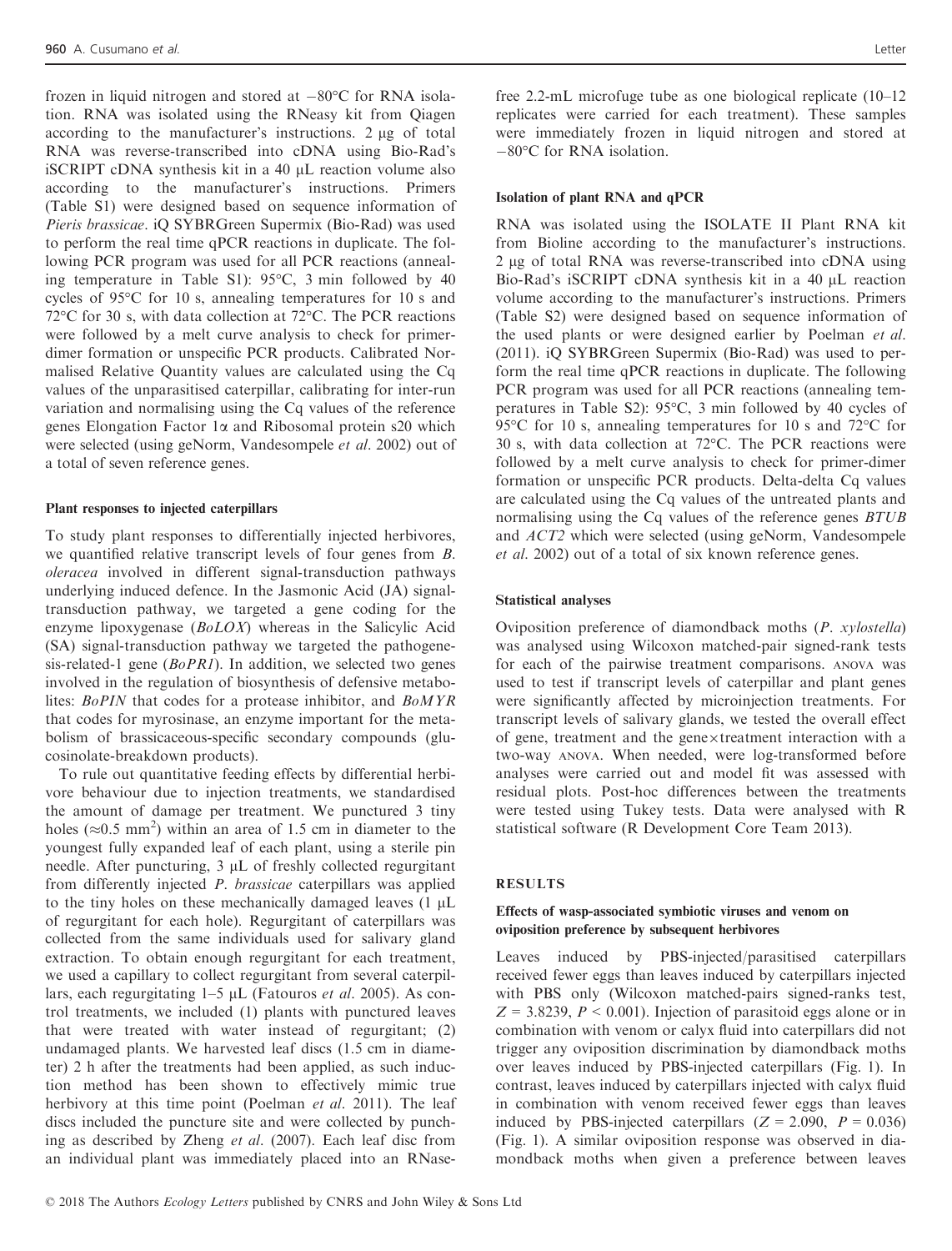

Figure 1 Effect of wasp-associated symbiotic viruses and venom on oviposition preference by subsequent herbivores. Wild Brassica oleracea plants were induced for 7-10 days by two second-instar Pieris brassicae caterpillars injected with 100 nL of PBS containing 0.1 Cotesia glomerata wasp equivalents of: (1) calyx fluid (CF) (containing PDVs); (2) venom (V); (3) eggs (E); (4) calyx fluid + venom; (5) calyx fluid + eggs; (6) venom + eggs; (7) calyx fluid + venom + eggs. Two additional treatments were used: (8) PBS = unparasitized caterpillars injected with 100 nL of PBS and (9) Par|PBS = C. glomerata parasitized caterpillars injected with 100 nL of PBS. After induction, treated leaves were offered to diamondback moths in two-choice tests in which a leaf induced by PBS-injected caterpillars was used always as control. The numbers of eggs laid overnight by diamondback moths were used to quantify oviposition preferences. Bold horizontal lines show medians, boxes contain the 25th–50th percentiles, whiskers show the upper and lower quartiles and points show outliers. Statistical differences within pairwise treatment combinations were carried out with Wilcoxon matched-pair signed-rank test,  $P < 0.05$ .

induced by PBS-injected caterpillars and those induced by caterpillars in which all parasitoid-derived components (PDVs + venom + eggs) were injected ( $Z = 2.538$ ,  $P = 0.001$ ) (Fig. 1). Although injection of parasitoid-derived components into caterpillars differentially affected the amount of damage inflicted to the plants (Table S3), oviposition preferences of diamondback moths were not correlated with the amount of feeding damage (Table S4).

# Effects of surgical removal of caterpillar salivary glands on oviposition preference by subsequent herbivores

In two-choice tests, diamondback moths preferred to oviposit on plants damaged by mock-treated unparasitised P. brassicae caterpillars over undamaged control plants (Fig. 2; Wilcoxon's matched-pairs signed-ranks test,  $Z = 4.237$ ,  $P < 0.001$ ). The preference for plants damaged by unparasitised caterpillars over parasitised caterpillars was lost when salivary glands of both caterpillars were surgically removed (Fig. 2, PB-S- vs PB-CG-S-:  $Z = -0.331$ ,  $P = 0.741$ ). Diamondback moths laid fewer eggs on plants induced by P. brassicae caterpillars with ablated salivary glands compared to plants induced by mock-treated P. brassicae (Fig. 2; PB-S- vs PB-S+:  $Z = -3.182$ ,  $P = 0.001$ ). Furthermore, the moths laid more eggs on plants induced by mock-treated parasitised P. brassicae than plants induced by parasitised P. brassicae caterpillars with ablated salivary glands (Fig. 2; PB-CG-S+ vs PB-CG-S-:  $Z = -2.146$ ,  $P = 0.032$ ). Finally, the moths did not discriminate between undamaged leaves and leaves induced by unparasitised or parasitised caterpillars with ablated salivary glands (Fig. 2 UD vs PB-S-:  $Z = -1.518$ ,  $P = 0.129$ ; UD vs PB-CG- S-:  $Z = -1.337$ ,  $P = 0.181$ ).

# Effects of wasp-associated symbiotic viruses and venom on gene transcription in herbivore salivary glands

Overall, microinjection treatment had a significant main effect on transcript levels (ANOVA:  $F_{4,144} = 11.8182$ ,  $P < 0.001$ ), whereas the main effect of gene identity was not significant  $(F_{2,144} = 0.0111, P = 0.99)$ , so the three genes show a similar effect of treatments on transcript level. A significant gene  $\times$  treatment effect was found  $(F_{8,144} = 6.9129)$ ,  $P < 0.001$ ), indicating that the effect of the microinjection treatment is stronger for GDH than for BGP-1 and BGP-2. Injection treatments significantly affected transcript levels of GDH in salivary glands (ANOVA:  $F_{4,48} = 8.5614, P < 0.001$ ) (Fig. 3a). We found reduced transcript levels in salivary glands from caterpillars injected with calyx fluid  $+$  venom and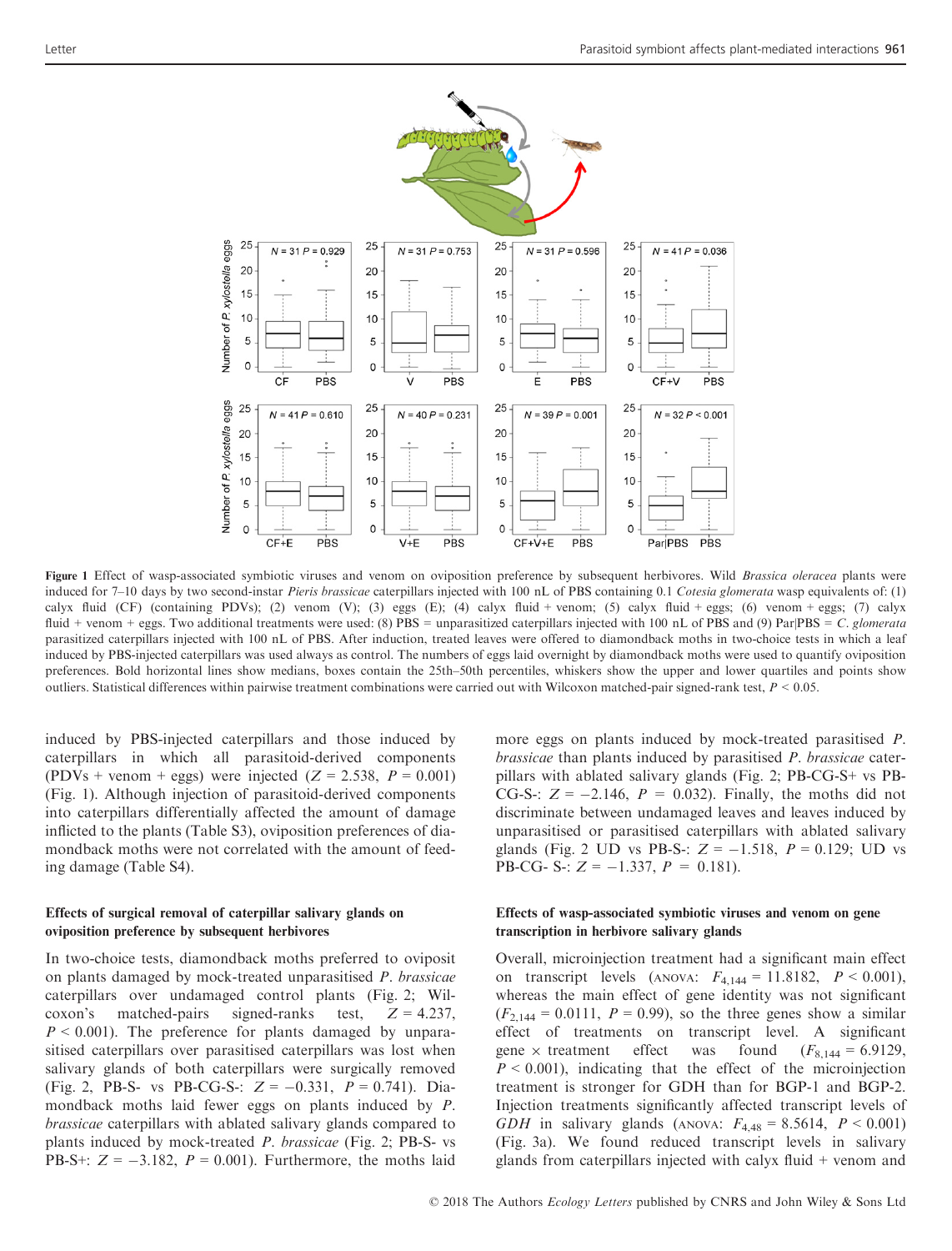

Figure 2 Effect of surgical removal of caterpillar salivary glands on oviposition preference by subsequent herbivores. Wild Brassica oleracea plants were induced for 24 h by two fifth-instar Pieris brassicae caterpillars whose labial salivary glands had been either surgically removed or left intact. Plants were induced with the following treatments: (1) PB-S+: caterpillars with intact labial salivary glands; (2) PB-S-: caterpillars with ablated labial salivary glands; (3) PB-CG-S+: C. glomerata parasitized caterpillars with intact labial salivary glands; (4) PB-CG-S-: C. glomerata parasitized caterpillars with ablated labial salivary glands. As controls we used (5) UD: undamaged plants. After induction, treated leaves were offered to diamondback moths in two-choice tests and the numbers of eggs laid overnight were used to quantify oviposition preferences. Bold horizontal lines show medians, boxes contain the 25th–50th percentiles, whiskers show the upper and lower quartiles and points show outliers. Statistical differences within pairwise treatment combinations were carried out with Wilcoxon matched-pair signed-rank tests,  $P < 0.05$ .

naturally parasitised caterpillars compared to caterpillars injected only with PBS (Fig. 3a). Remarkably, no significant differences were found between transcript levels in PBSinjected/parasitised caterpillars compared with those injected with a combination of calyx fluid plus venom (Fig. 3a). As found for GDH, relative transcript levels of BGP-1 and BGP-2 were also significantly affected by injection treatments (*BGP-1*:  $F_{4,48} = 2.8810$ ,  $P = 0.032$ ; *BGP-2*:  $F_{4,48} = 2.9603$ ,  $P = 0.029$ ) (Fig. 3b,c). Transcript levels of both *BGP* genes tended to be downregulated in caterpillars injected with calyx fluid +venom as well as in PBS-injected/parasitised caterpillars compared with negative controls (CF+V vs PBS:  $P = 0.056$ ; Par|PBS vs PBS:  $P = 0.059$ , Tukey test) (Fig. 3b,c). For both BGP genes, transcript levels were similar in salivary glands of caterpillars injected with calyx fluid+venom compared with PBS-injected/parasitised caterpillars (Fig. 3b,c).

### Effects of wasp-associated symbiotic viruses and venom on transcription of plant-defence-related genes

Regurgitant collected from differentially injected caterpillars affected transcript levels of three plant-defence-related genes (ANOVA,  $B_0LOX$ :  $F_{4,55} = 6.5087$ ,  $P < 0.001$ ;  $B_0PIN$ :  $F_{4,55} = 3.9107$ ,  $P = 0.007$ ;  $BoMYR$ :  $F_{4,55} = 3.3809$ ,  $P = 0.019$ ), whereas *BoPR1* was not affected  $(F_{4,55} = 1.4010, P = 0.245)$ (Fig. 4). Transcript levels of BoMYR were significantly higher in plants treated with regurgitant from caterpillars injected only with PBS over those treated with PBS-injected/parasitised caterpillars or injected with calyx fluid and venom (Fig. 4d). Analyses of transcript levels of  $BoMYR$  suggest that parasitoid larvae do not play a major role in triggering parasitism-induced responses in plant secondary chemistry (i.e. breakdown of glucosinolates).

#### DISCUSSION

Plant responses to parasitised caterpillars differ from responses to unparasitised caterpillars and this was assumed to be caused by the parasitoid larvae feeding within the herbivore body (Poelman et al. 2011). Here, we challenged this and our results clearly show that calyx fluid containing C. glomerata polydnaviruses acts in combination with parasitoid venom to mediate complex ecological interactions at the plant–insect interface which affect the oviposition behaviour of a subsequent herbivore species. These effects correlate with specific changes induced in the herbivore's salivary glands and in plant defence responses to herbivory. Thus, our data show that third-trophic level symbionts play a key ecological role in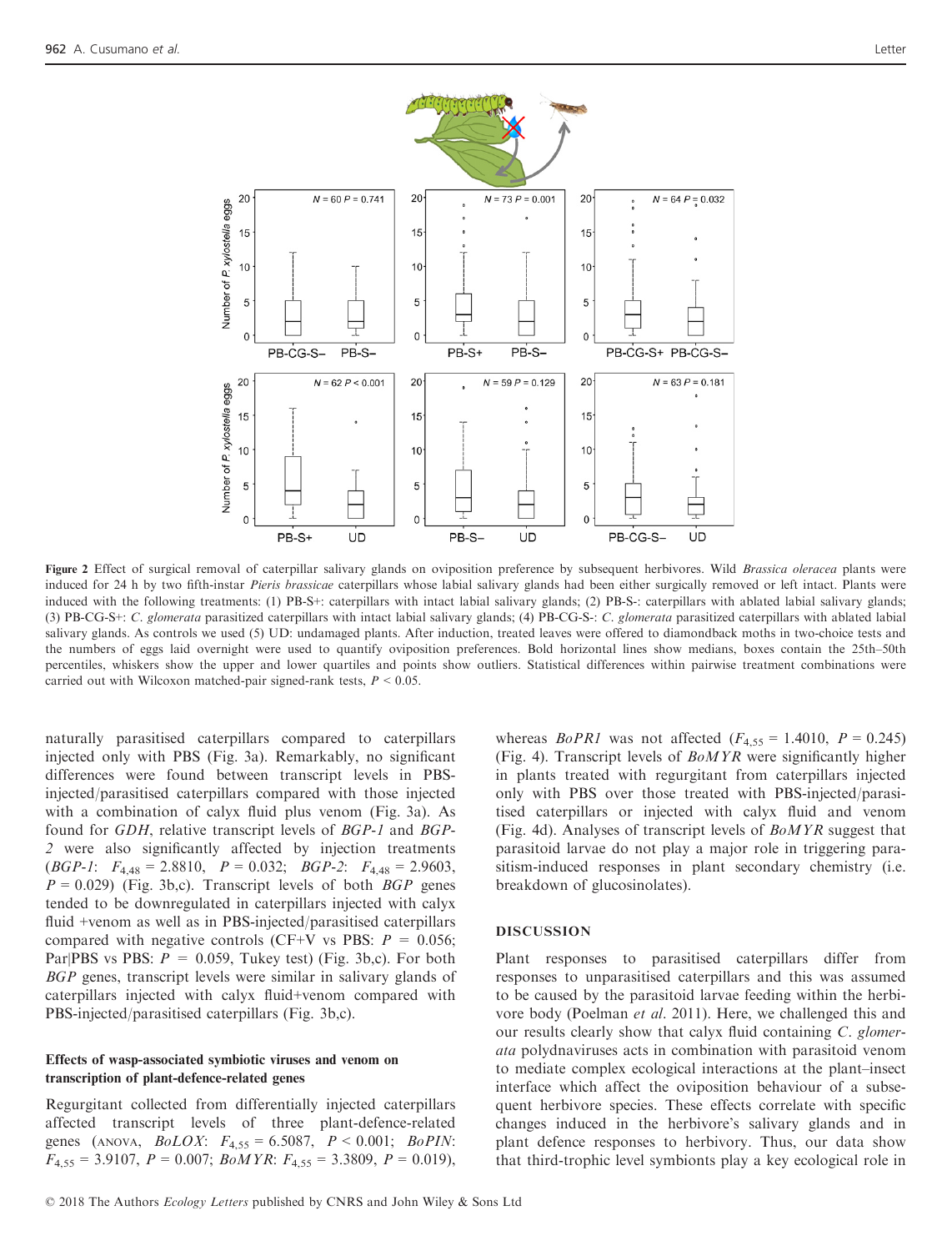

Figure 3 Effect of wasp-associated symbiotic viruses and venom on gene transcript levels in herbivore salivary glands. L2 Pieris brassicae caterpillars were injected with 100 nL of PBS containing 0.1 Cotesia glomerata wasp equivalents of: (1) calyx fluid (CF) containing polydnaviruses, (2) venom (V) and (3) calyx fluid + venom. Two additional treatments were used as controls: (4) PBS = unparasitized caterpillars injected with 100 nL of PBS and (5) Par| PBS = C. glomerata parasitised caterpillars injected with PBS. Relative gene transcript levels of glucose dehydrogenase (GDH) and  $\beta$ -glucosidase precursors (BGPs) were quantified. Bold horizontal lines show medians, boxes contain the 25th – 50th percentiles, whiskers show the upper and lower quartiles and points show outliers. Different letters indicate statistically significant differences (ANOVA followed by Tukey test,  $P \le 0.05$ ,  $n = 10-12$ ).

plant–insect interactions, whereas the parasitoid offspring itself is surprisingly not the major driver of parasitismmediated effects on the induction of plant responses. Although our targeted gene transcription approach shows that virus plus venom affect transcriptional responses in caterpillar salivary gland and in plant tissue, the exact mechanisms underlying the altered behaviour of P. xylostella moths remains to be elucidated.

Diamondback moths preferred to oviposit on B. oleracea leaves induced by PBS-injected P. brassicae caterpillars over leaves induced by caterpillars simultaneously injected with PDVs+venom, isolated from the parasitoid C. glomerata. Diamondback moths have been suggested to selectively oviposit on plants previously attacked by unparasitised P. brassicae caterpillars because their progeny suffers lower mortality due to reduced larval parasitism in the presence of P. brassicae caterpillars (Shiojiri et al. 2001, 2002). Localisation of host plants by diamondback moths may be based on volatile organic compounds specific for brassicaceous host plants (i.e. glucosinolate-breakdown products), which are released in high amounts in response to herbivory by unparasitised P. brassicae caterpillars (Gols et al. 2009). After herbivory by P. brassicae, diamondback moths can detect plant phenotypic changes caused by BoMYR, which codes for myrosinase, an enzyme important for the metabolism of glucosinolate-breakdown products (Zheng *et al.* 2011). In fact, we found significantly higher transcript levels of this gene in plants induced by PBS-injected (=unparasitised) P. brassicae caterpillars over

those induced by caterpillars simultaneously injected with PDV and venom or parasitised by C. glomerata.

Interestingly, diamondback moths adjust their oviposition preferences based on plant phenotypic changes induced by oral secretions of P. brassicae caterpillars simultaneously injected with PDVs and venom. In contrast, changes in quantitative plant traits due to differences in the amount of damage inflicted by differentially injected caterpillars did not affect diamondback moth oviposition discrimination. The key role of herbivore salivary secretions is also supported by evidence that surgical removal of labial salivary glands from P. brassicae disrupts oviposition preference of diamondback moths. In fact, plants previously attacked by P. brassicae caterpillars with ablated salivary glands are perceived by diamondback moths as undamaged control plants, regardless of the parasitism status of the caterpillars. Due to the importance of salivary glands, it is possible that plant phenotypic changes which affect colonisation by diamondback moths are triggered by changes in elicitors induced by injection of PDVs and venom in P. brassicae caterpillars. Indeed, PDVs target several tissues when injected into caterpillars and salivary glands are also specifically infected (Bitra et al. 2011) suggesting a direct effect of PDVs on salivary secretions. Although an untargeted transcriptomic approach could reveal the whole pattern of manipulations that PDVs and venom could induce in salivary glands, our targeted approach indicated downregulation of key genes (BGP-1, BGP-2, GDH) among which a stronger effect was observed in GDH (coding for glucose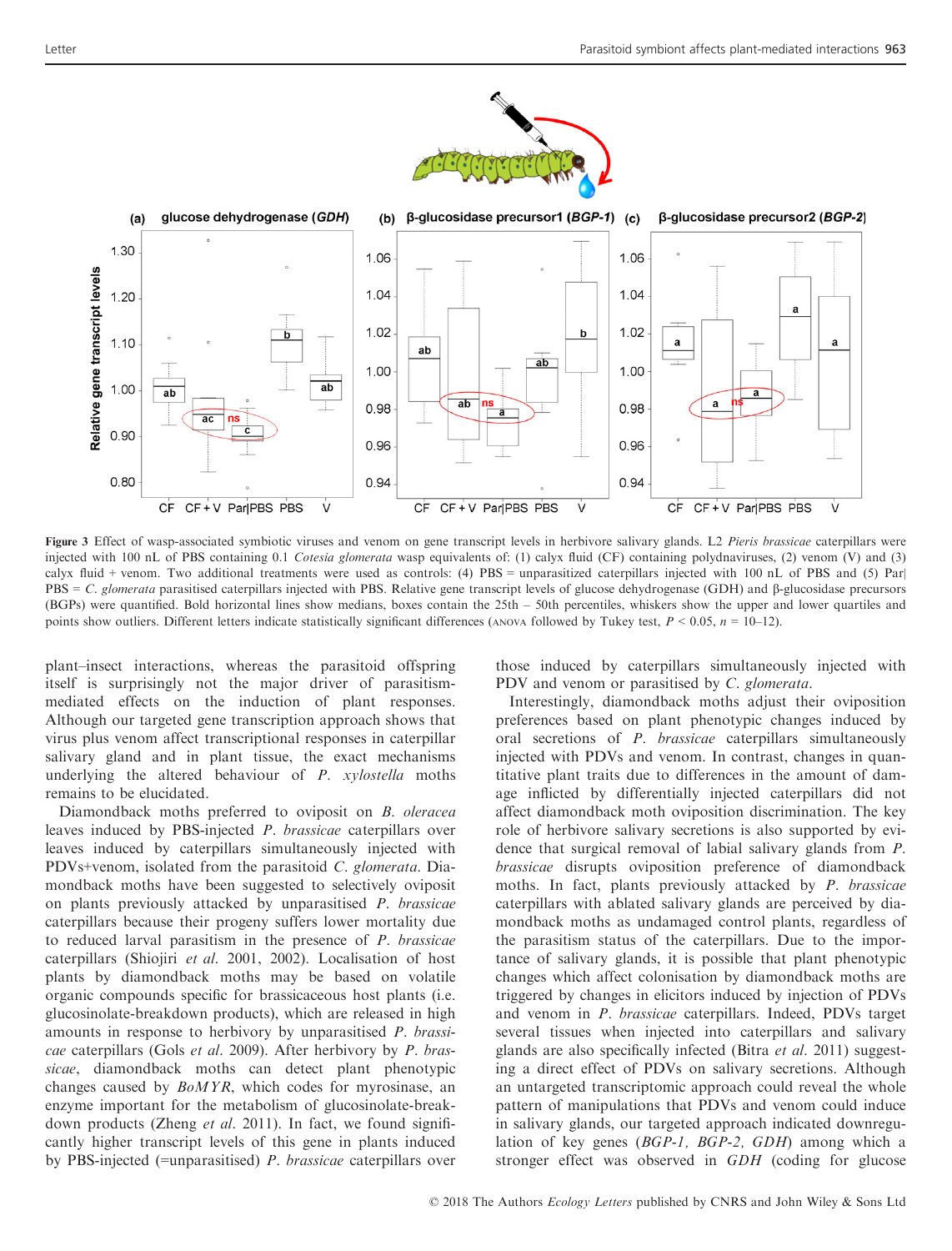

Figure 4 Effect of wasp-associated symbiotic viruses and venom on transcript levels of plant-defence-related genes. Regurgitant was collected from Pieris brassicae caterpillars injected with 100 nL of PBS containing 0.1 Cotesia glomerata wasp equivalents of: (1) calyx fluid (CF) containing polydnaviruses, (2) venom (V) and (3) calyx fluid + venom. Regurgitant was also collected from (4) PBS = unparasitised caterpillars injected with 100 nL of PBS. (5) Par|  $PBS = C$ . glomerata parasitised caterpillars injected with PBS. Regurgitant from differently injected caterpillars was applied to mechanically damaged wild Brassica oleracea plants and leaf discs containing the damaged area were subsequently harvested 2 h after induction. Relative gene transcript levels of  $BolOX$  (a),  $BoPRI$  (b),  $BoPIN$  (c) and  $BoMYR$  (d) were quantified. As additional controls we quantified transcript levels in mechanically damaged plants (Mech. Dam) as well as in undamaged plants (UD). Different letters above bars indicate statistically significant differences (ANOVA followed by Tukey test,  $P < 0.05$ ,  $n = 10-12$ ). Error bars correspond to standard errors.

dehydrogenase), which is closely related to glucose oxidase (GOX), an enzyme known to suppress plant defences in tobacco plants (Musser et al. 2002).

From a community perspective, feeding damage by P. brassicae caterpillars injected with PDVs and venom could be beneficial for the plant, as it reduced the pressure of colonisation by diamondback moths. Moreover, alterations in herbivore oral secretions mediated by symbionts associated with insects at the third-trophic level could be perceived by the plant as information that the attacking herbivore has been successfully parasitised and thus plants could attenuate defences accordingly. A suggestion that plants could indeed adjust chemical defences in response to parasitism status of the attacking herbivore is found in transcript levels of BoMYR which showed similar downregulation patterns after induction with regurgitant collected from caterpillars injected

with PDVs and venom compared with PBS-injected/parasitised caterpillars. Changes in transcript levels in response to injection treatments were also found for other plant defencerelated genes (BoLOX, BoPIN) but no differences were found between plant response to unparasitised and parasitised caterpillars, possibly due to the extensive variation in plant traits expressed by the wild population of B. oleracea that we used in this study. As expected, no differences were found in transcript levels of BoPR1 which is a marker for the salicylic acid (SA) pathway and a major regulator of responses to sap-feeding herbivores (de Vos et al. 2005; Erb et al. 2012; Pieterse et al. 2012).

A large body of evidence has shown that PDVs manipulate caterpillar physiology to the benefit of their symbiotic partners (Pennacchio & Strand 2006; Strand & Burke 2013, 2015; Drezen *et al.* 2014). Although the focus of this paper was to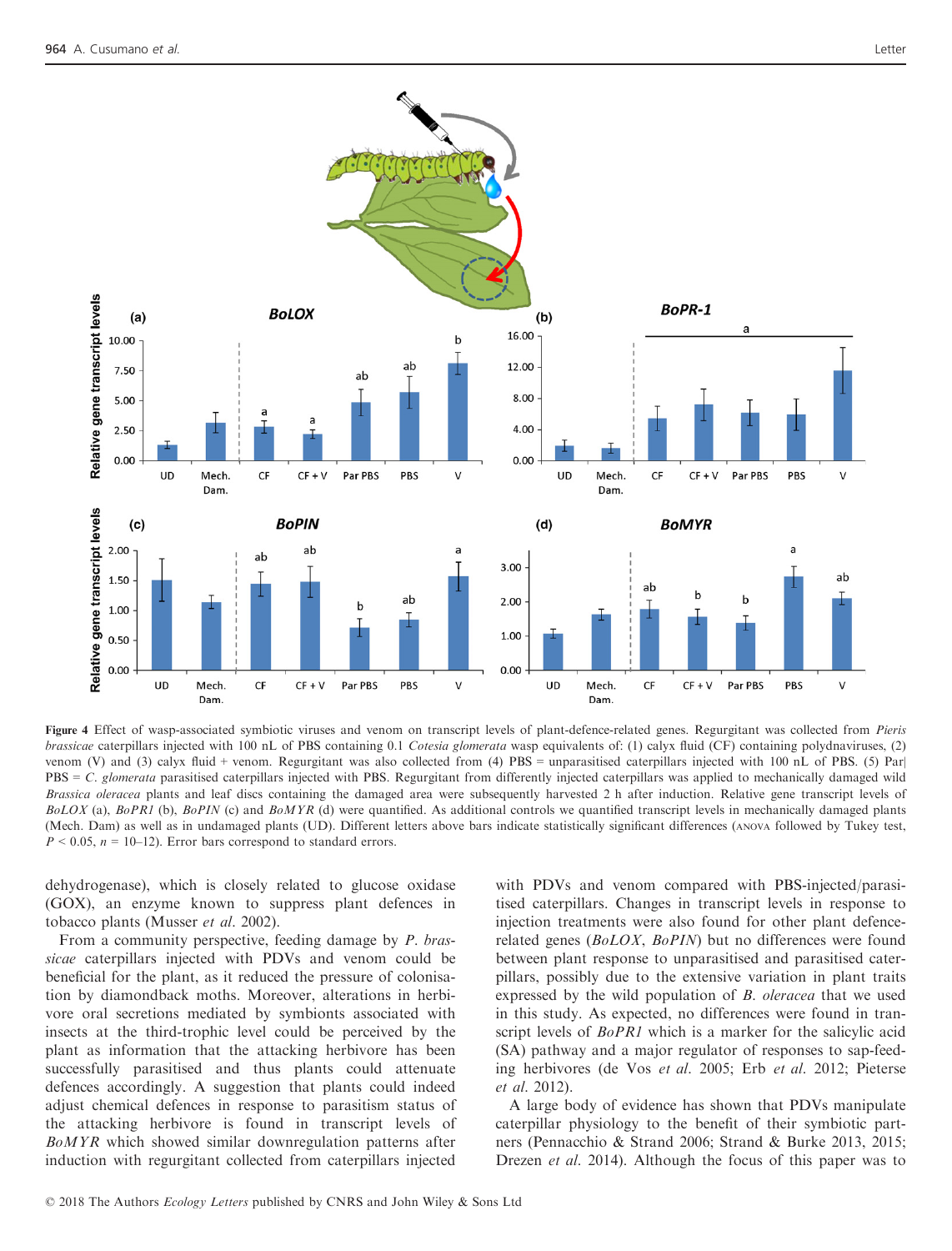unravel the ecological effects of PDVs on plant-mediated interactions between herbivore species, the hypothesis that PDVs could also manipulate plant physiology to benefit their associated parasitoids merits further investigation. Here, we can speculate that PDVs could increase wasp fitness via changes in food quality cascading along the trophic chain: by reducing chemical defences (i.e. reduction of glucosinolatebreakdown products), P. brassicae caterpillars parasitised by C. glomerata could have access to plant resources of better nutritional quality which, in turn, could lead to higher quantitative/qualitative resources for the developing parasitoid larvae. Plant nutritional quality is well-known to impact parasitoid fitness via effects on the herbivore host (Ode 2006) and this is especially important in gregarious parasitoids such as C. glomerata in which scramble competition may limit the amount of available resources for the developing wasps (Harvey et al. 2013). How PDVs and venom act in combination to mimic parasitism-induced effects in a plant-insect context deserves to be investigated in further studies: PDVs affect the physiology of the herbivores to the benefit of their parasitoid partners (Strand & Burke 2013; Dorémus et al. 2014; Drezen et al. 2014) and it has been shown that the venom often synergises with PDVs (Asgari 2012). Alternatively, PDV genes might be exclusively expressed in the caterpillar body in the presence of the venom as found during in vitro experiments in the closely related host–parasitoid system Pieris rapae - C. rubecula in which the venom is suggested to assist uncoating of viral particles (Zhang et al. 2004). In particular, it will be interesting to investigate if PDV genes are expressed in a tissue-specific manner in P. brassicae caterpillars parasitised by C. glomerata and whether the venom facilitates this process (Bitra et al. 2011). In conclusion, our work shows that not only symbionts associated with herbivorous insects can impact plant responses to herbivory (Chung et al. 2013; Su et al. 2015; Wang et al. 2017), but symbionts of carnivorous insects can also play an important role. This finding adds an extralayer of complexity to the ecology of plant-insect interactions suggesting that consideration of the third-trophic level should be extended to the associated symbionts as well to fully understand how plants cope with herbivores. Studies on host– parasitoid interactions and on plant–herbivore interactions have largely developed independently. Our results unravel exciting connections between these research fields and highlight the importance of placing mutualistic interactions in a community context to unravel sophisticated hidden ecological interactions.

#### ACKNOWLEDGEMENTS

The authors thank three anonymous reviewers whose constructive comments contributed to improving the quality of the manuscript. We thank Léon Westerd, André Gidding and Frans van Aggelen for culturing insects and the experimental farm of Wageningen University (Unifarm) for rearing plants. Fruitful discussions with Gary Felton (Penn State University), which helped to improve this manuscript, have been greatly appreciated. This project has received funding from the European Union's Horizon 2020 research and innovation programme under the Marie Sklodowska-Curie grant agreement

nr: 655178 to AC and the European Research Council (ERC) grant agreement nr: 677139 to EHP.

# AUTHORSHIP

AC, ANV, MD and EHP designed the experiments. AC, FZ, JB and PV performed the experiments. AC and FZ analysed data. AC, FZ, ANV, HV, MD and EHP wrote the manuscript.

### DATA ACCESSIBILITY STATEMENT

Data available from the Dryad Digital Repository: [https://](https://doi.org/10.5061/dryad.gp5km40) [doi.org/10.5061/dryad.gp5km40](https://doi.org/10.5061/dryad.gp5km40) (Cusumano et al. 2018).

#### **REFERENCES**

- Alborn, H.T., Turlings, T.C.J., Jones, T.H., Stenhagen, G., Loughrin, J.H. & Tumlinson, J.H. (1997). An elicitor of plant volatiles from beet armyworm oral secretion. Science, 276, 945–949.
- Asgari, S. (2012). Parasitoid Viruses: Symbionts and Pathogens. Elsevier, London, UK, pp. 217–231.
- Asgari, S. & Rivers, D.B. (2011). Venom proteins from endoparasitoid wasps and their role in host-parasite interactions. Annu. Rev. Entomol., 56, 313–335.
- Beckage, N.E., Tan, F.F., Schleifer, K.W., Lane, R.D. & Cherubin, L.L. (1994). Characterization and biological effects of Cotesia congregata polydnavirus on host larvae of the tobacco hornworm, Manduca sexta. Arch. Insect Biochem., 26, 165–195.
- Bennett, G.M. & Moran, N.A. (2015). Heritable symbiosis: the advantages and perils of an evolutionary rabbit hole. Proc. Natl Acad. Sci. USA, 112, 10169–10176.
- Bitra, K., Zhang, S. & Strand, M.R. (2011). Transcriptomic profiling of Microplitis demolitor bracovirus reveals host, tissue and stage-specific patterns of activity. J. Gen. Virol., 92, 2060–2071.
- Bonaventure, G. (2012). Perception of insect feeding by plants. Plant Biol., 14, 872–880.
- Bonaventure, G., van Doorn, A. & Baldwin, I.T. (2011). Herbivoreassociated elicitors: FAC signaling and metabolism. Trends Plant Sci., 16, 294–299.
- Burke, G.R. & Strand, M.R. (2014). Systematic analysis of a wasp parasitism arsenal. Mol. Ecol., 4, 890-901.
- Chevignon, G., Cambier, S., Da Silva, C., Poulain, J., Drezen, J.M., Huguet, E. et al. (2015). Transcriptomic response of Manduca sexta immune tissues to parasitization by the bracovirus associated wasp Cotesia congregata. Insect Biochem. Mol. Biol., 62, 86–99.
- Chung, S.H., Rosa, C., Scully, E.D., Peiffer, M., Tooker, J.F., Hoover, K. et al. (2013). Herbivore exploits orally secreted bacteria to suppress plant defenses. Proc. Natl Acad. Sci. USA, 110, 15728–15733.
- Cusumano, A., Zhu, F., Volkoff, A.N., Verbaarschot, P., Bloem, J., Vogel, H. et al. (2018). Data from: Parasitic wasp-associated symbiont affects plant-mediated species interactions between herbivores. Dryad Digital Repository, doi[:10.5061/dryad.gp5km40](10.5061/dryad.gp5km40)
- Dicke, M. & Baldwin, I.T. (2010). The evolutionary context for herbivore-induced plant volatiles: beyond the 'cry for help'. Trends Plant Sci., 15, 167–175.
- Dorémus, T., Urbach, S., Jouan, V., Cousserans, F., Ravallec, M., Demettre, E. et al. (2013). Venom gland extract is not required for successful parasitism in the polydnavirus-associated endoparasitoid Hyposoter didymator (Hym. Ichneumonidae) despite the presence of numerous novel and conserved venom proteins. Insect Biochem. Mol. Biol., 43, 292–307.
- Dorémus, T., Darboux, I., Cusson, M., Ravallec, M., Jouan, V., Frayssinet, M. et al. (2014). Specificities of ichnoviruses associated with campoplegine wasps: genome, genes and role in host–parasitoid interaction. Curr. Opin. Insect Sci., 6, 44–51.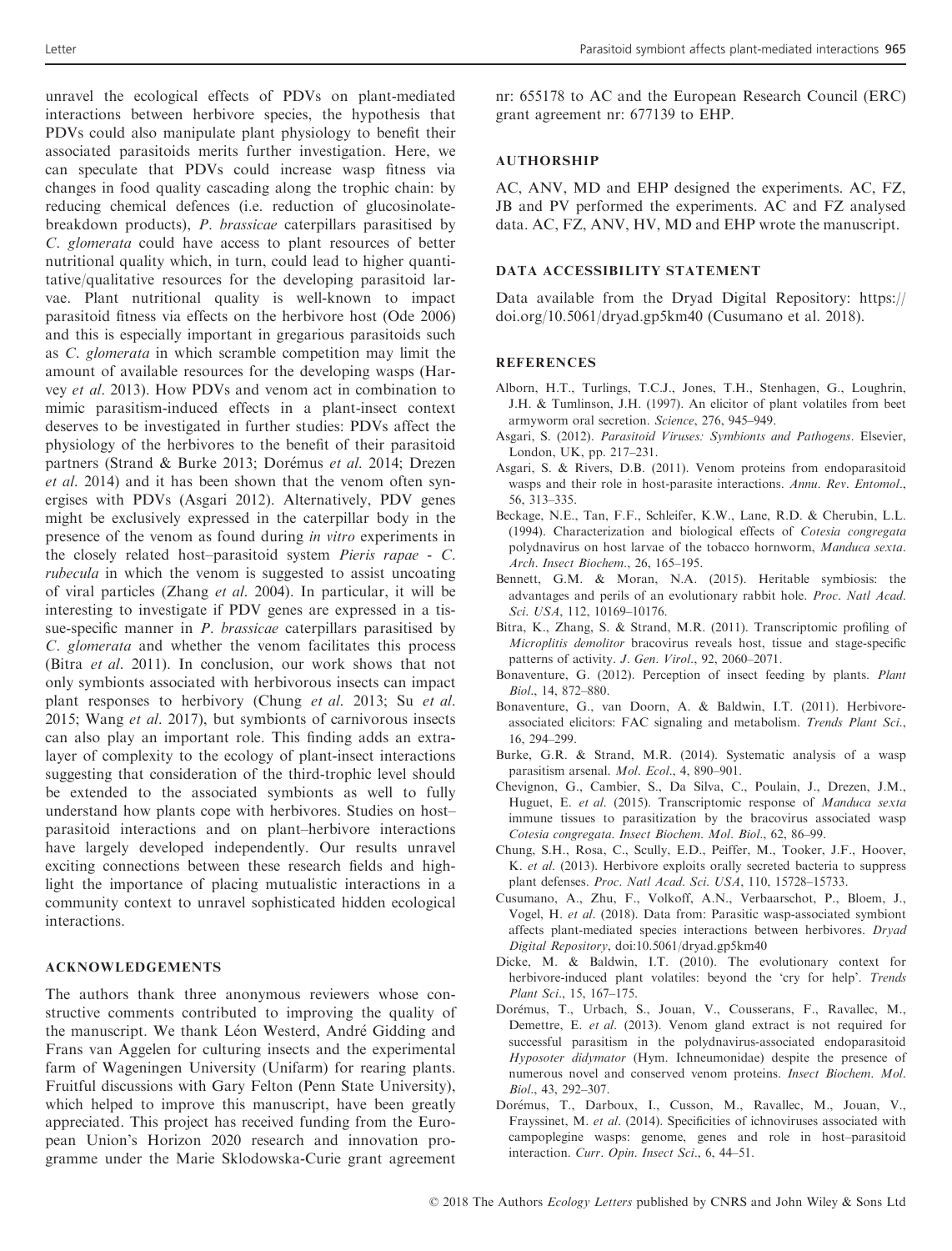- Douglas, A.E. (2015). Multiorganismal insects: diversity and function of resident microorganisms. Annu. Rev. Entomol., 60, 17–34.
- Drezen, J.M., Chevignon, G., Louis, F. & Huguet, E. (2014). Origin and evolution of symbiotic viruses associated with parasitoid wasps. Curr. Opin. Insect Sci., 6, 35–43.
- Edson, K.M., Vinson, S.B., Stoltz, D.B. & Summers, M.D. (1981). Virus in a parasitoid wasp: suppression of the cellular immune response in the parasitoid's host. Science, 211, 582–583.
- Erb, M., Meldau, S. & Howe, G.A. (2012). Role of phytohormones in insect-specific plant reactions. Trends Plant Sci., 17, 250–259.
- Fatouros, N.E., van Loon, J.J.A., Hordijk, K.A., Smid, H.M. & Dicke, M. (2005). Herbivore-induced plant volatiles mediate in-flight host discrimination by parasitoids. J. Chem. Ecol., 31, 2033–2047.
- Frago, E., Dicke, M. & Godfray, H.C.J. (2012). Insect symbionts as hidden players in insect–plant interactions. Trends Ecol. Evol., 27, 705– 711.
- Gerardo, N.M. & Parker, B.J. (2014). Mechanisms of symbiont-conferred protection against natural enemies: an ecological and evolutionary framework. Curr. Opin. Insect Sci., 4, 8–14.
- Godfray, H.C.J. (1994). Parasitoids: Behavioral and Evolutionary Ecology. Princeton University Press, Princeton, NJ.
- Gols, R., van Dam, N.M., Raaijmakers, C.E., Dicke, M. & Harvey, J.A. (2009). Are population differences in plant quality reflected in the preference and performance of two endoparasitoid wasps? Oikos, 118, 733–743.
- Harvey, J.A., Poelman, E. & Tanaka, T. (2013). Intrinsic inter- and intraspecific competition in parasitoid wasps. Annu. Rev. Entomol., 58, 333–351.
- Heyworth, E.R. & Ferrari, J. (2015). A facultative endosymbiont in aphids can provide diverse ecological benefits. J. Evol. Biol., 28, 1753– 1760.
- Jung, S.C., Martinez-Medina, A., Lopez-Raez, J.A. & Pozo, M.J. (2012). Mycorrhiza-induced resistance and priming of plant defenses. J. Chem. Ecol., 38, 651–664.
- Kaplan, I., Carrillo, J., Garvey, M. & Ode, P.J. (2016). Indirect plant– parasitoid interactions mediated by changes in herbivore physiology. Curr. Opin. Insect Sci., 14, 112–119.
- Lu, Z., Beck, M.H. & Strand, M.R. (2010). Egf1.5 is a second phenoloxidase cascade inhibitor encoded by Microplitis demolitor bracovirus. Insect Biochem. Mol. Biol., 40, 497–505.
- Mattiacci, L., Dicke, M. & Posthumus, M.A. (1995). beta-Glucosidase: an elicitor of herbivore-induced plant odor that attracts host-searching parasitic wasps. Proc. Natl Acad. Sci. USA, 92, 2036–2040.
- Montllor, C.B., Maxmen, A. & Purcell, A.H. (2002). Facultative bacterial endosymbionts benefit pea aphids Acyrthosiphon pisum under heat stress. Ecol. Entomol., 27, 189–195.
- Musser, R.O., Hum-Musser, S.M., Eichenseer, H., Peiffer, M., Ervin, G., Murphy, J.B. et al. (2002). Herbivory: caterpillar saliva beats plant defences. Nature, 416, 599–600.
- Musser, R.O., Farmer, E., Peiffer, M., Williams, S.A. & Felton, G.W. (2006). Ablation of caterpillar labial salivary glands: technique for determining the role of saliva in insect–plant interactions. J. Chem. Ecol., 32, 981–992.
- Ode, P.J. (2006). Plant chemistry and natural enemy fitness: effects on herbivore and natural enemy interactions. Annu. Rev. Entomol., 51, 163–185.
- Ode, P.J., Harvey, J.A., Reichelt, M., Gershenzon, J. & Gols, R. (2016). Differential induction of plant chemical defenses by parasitized and unparasitized herbivores: consequences for reciprocal, multitrophic interactions. Oikos, 125, 1398–1407.
- Pennacchio, F. & Strand, M.R. (2006). Evolution of developmental strategies in parasitic Hymenoptera. Annu. Rev. Entomol., 51, 233–258.
- Pieterse, C.M.J., van der Does, D., Zamioudis, C., Leon-Reyes, A. & van Wees, S.C. (2012). Hormonal modulation of plant immunity. Annu. Rev. Cell Dev. Biol., 28, 489–521.
- Pieterse, C.M., Zamioudis, C., Berendsen, R.L., Weller, D.M., van Wees, S.C. & Bakker, P.A. (2014). Induced systemic resistance by beneficial microbes. Annu. Rev. Phytopathol., 52, 347–375.
- Pineda, A., Zheng, S.J., van Loon, J.J., Pieterse, C.M. & Dicke, M. (2010). Helping plants to deal with insects: the role of beneficial soilborne microbes. Trends Plant Sci., 15, 507–514.
- Poelman, E.H., van Loon, J.J.A., van Dam, N.M., Vet, L.E.M. & Dicke, M. (2010). Herbivore-induced plant responses in Brassica oleracea prevail over effects of constitutive resistance and result in enhanced herbivore attack. Ecol. Entomol., 35, 240–247.
- Poelman, E.H., Zheng, S.J., Zhang, Z., Heemskerk, N.M., Cortesero, A.M. & Dicke, M. (2011). Parasitoid-specific induction of plant responses to parasitized herbivores affects colonization by subsequent herbivores. Proc. Natl Acad. Sci. USA, 108, 19647-19652.
- Price, P.W., Bouton, C.E., Gross, P., McPheron, B.A., Thompson, J.N. & Weis, A.E. (1980). Interactions among three trophic levels: influence of plants on interactions between insect herbivores and natural enemies. Annu. Rev. Ecol. Syst., 11, 41–65.
- R Development Core Team. (2013). R: A Language and Environment for Statistical Computing. R Foundation for Statistical Computing, Vienna. Available at:<http://www.R-project.org>. Last accessed 19 February 2018.
- Rivera-Vega, L.J., Acevedo, F.E. & Felton, G.W. (2017). Genomics of lepidoptera saliva reveals function in herbivory. Curr. Opin. Insect Sci., 19, 61–69.
- Sanders, D., Kehoe, R., Veen, F.J., McLean, A., Godfray, H.C.J., Dicke, M. et al. (2016). Defensive insect symbiont leads to cascading extinctions and community collapse. Ecol. Lett., 19, 789–799.
- Sato, Y. (1980). Experimental studies on parasitization by Apanteles glomeratus. V. Relationships between growth rate of parasitoid and host age at the time of oviposition. *Entomophaga*, 25, 123–128.
- Scarborough, C.L., Ferrari, J. & Godfray, H.C.J. (2005). Aphid protected from pathogen by endosymbiont. Science, 310, 1781.
- Schoonhoven, L.M., Van Loon, J.J. & Dicke, M. (2005). Insect-Plant Biology. Oxford University Press, Oxford, UK.
- Shelby, K.S. & Webb, B.A. (1999). Polydnavirus-mediated suppression of insect immunity. J. Insect Physiol., 45, 507–514.
- Shikano, I., Rosa, C., Tan, C.W. & Felton, G.W. (2017). Tritrophic interactions: microbe-mediated plant effects on insect herbivores. Annu. Rev. Phytopathol., 55, 313–331. [https://doi.org/10.1146/annurev-phyto-](https://doi.org/10.1146/annurev-phyto-080516-035319)[080516-035319.](https://doi.org/10.1146/annurev-phyto-080516-035319)
- Shiojiri, K., Takabayashi, J., Yano, S. & Takafuji, A. (2001). Infochemically mediated tritrophic interaction webs on cabbage plants. Popul. Ecol., 43, 23–29.
- Shiojiri, K., Takabayashi, J., Yano, S. & Takafuji, A. (2002). Oviposition preferences of herbivores are affected by tritrophic interaction webs. Ecol. Lett., 5, 186–192.
- Strand, M.R. & Burke, G.R. (2013). Polydnavirus-wasp associations: evolution, genome organization, and function. Curr. Opin. Virol., 3, 587–594.
- Strand, M.R. & Burke, G.R. (2015). Polydnaviruses: from discovery to current insights. Virology, 479, 393–402.
- Strand, M.R., Beck, M.H., Lavine, M.D. & Clark, K.D. (2006). Microplitis demolitor bracovirus inhibits phagocytosis by hemocytes from Pseudoplusia includens. Arch. Insect Biochem. Physiol., 61, 134– 145.
- Su, Q., Oliver, K.M., Xie, W., Wu, Q., Wang, S. & Zhang, Y. (2015). The whitefly-associated facultative symbiont Hamiltonella defensa suppresses induced plant defences in tomato. Funct. Ecol., 29, 1007– 1018.
- Sugio, A., Dubreuil, G., Giron, D. & Simon, J.C. (2015). Plant–insect interactions under bacterial influence: ecological implications and underlying mechanisms. J. Exp. Bot., 66, 467–478.
- Turlings, T.C.J., Tumlinson, J.H. & Lewis, W.J. (1990). Exploitation of herbivore-induced plant odors by host-seeking parasitic wasps. Science, 250, 1251–1253.
- Vandesompele, J., De Preter, K., Pattyn, F., Poppe, B., Van Roy, N., De Paepe, A. et al. (2002). Accurate normalization of real-time quantitative RT-PCR data by geometric averaging of multiple internal control genes. Genome Biol., 3, research0034-1.